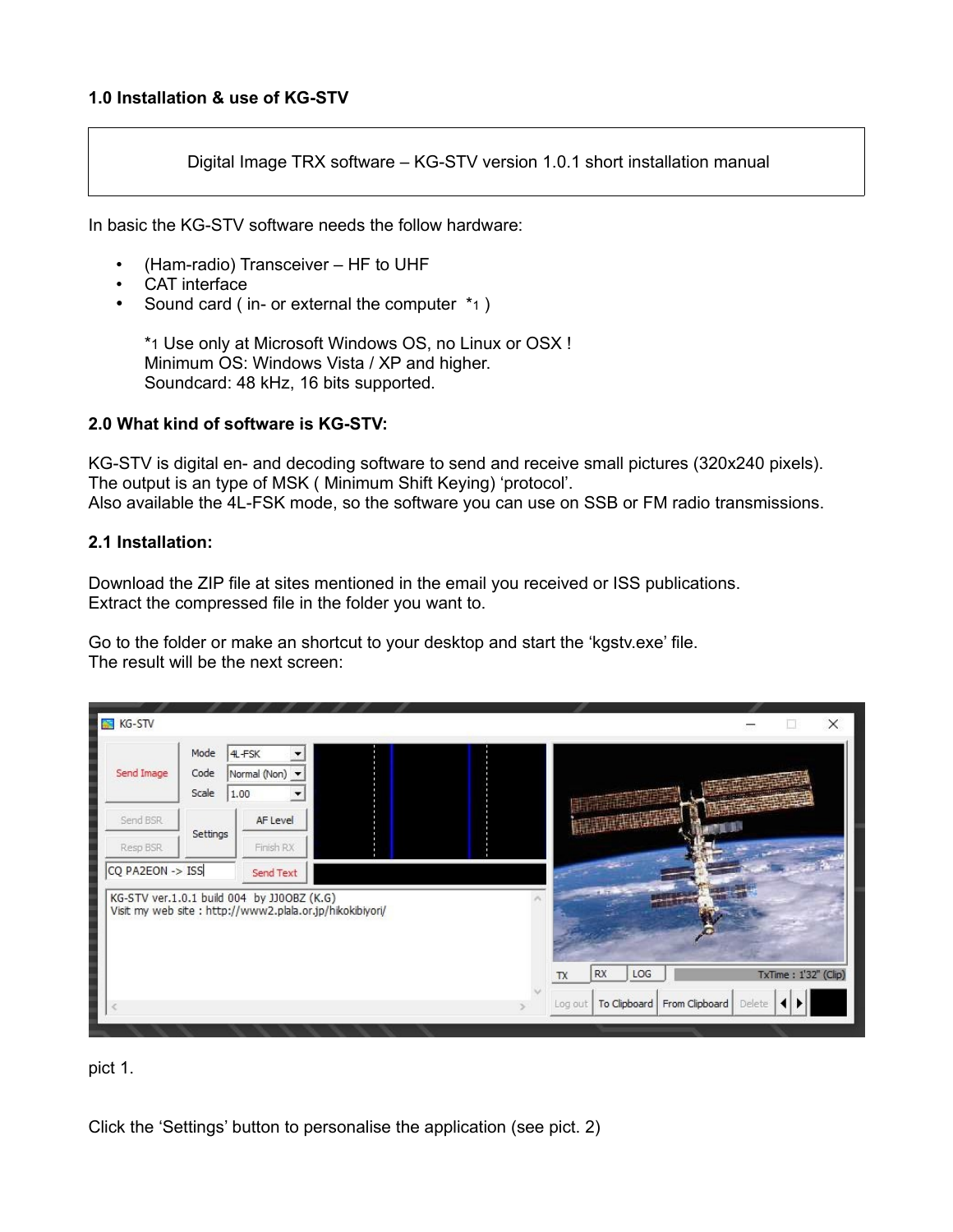## **Settings:**

| <b>KG-STV</b>                                                |                       |                                                                                                        |                         |                                                                                                                                                               |                         |                        |                      |
|--------------------------------------------------------------|-----------------------|--------------------------------------------------------------------------------------------------------|-------------------------|---------------------------------------------------------------------------------------------------------------------------------------------------------------|-------------------------|------------------------|----------------------|
| Send Image                                                   | Mode<br>Code<br>Scale | 4L-FSK<br>Normal (Non) -<br>1.00                                                                       |                         |                                                                                                                                                               |                         |                        |                      |
| Send BSR<br>Resp BSR                                         | Settings              | AF Level<br>Finish RX                                                                                  |                         |                                                                                                                                                               |                         |                        |                      |
| CQ PA2EON -> ISS                                             |                       | Send Text                                                                                              |                         |                                                                                                                                                               |                         |                        |                      |
|                                                              |                       | KG-STV ver.1.0.1 build 004 by JJ0OBZ (K.G)<br>Visit my web site: http://www2.plala.or.jp/hikokibiyori/ |                         |                                                                                                                                                               |                         |                        |                      |
| Settings<br>Input device.                                    |                       | 2                                                                                                      |                         | Image block scan direction                                                                                                                                    | $\times$                | LOG                    |                      |
| Default input device                                         |                       |                                                                                                        | G Horizontal            | $\cap$ Vertical                                                                                                                                               | C Random                |                        | TxTime: 1'32" (Clip) |
| Output device<br>Default output device<br>RS232C port number |                       | $\blacktriangledown$                                                                                   | Waterfall display color | C Monochrome G Blue C Gold C FullColor                                                                                                                        |                         | ipboard From Clipboard | Delete               |
| COM <sub>1</sub>                                             |                       | $\overline{\phantom{a}}$                                                                               | End and abort command   |                                                                                                                                                               | 10<br>times             |                        |                      |
| Callsign                                                     |                       |                                                                                                        | Header of callsign data |                                                                                                                                                               | 5<br>times              |                        |                      |
| <b>PA2EON</b>                                                |                       |                                                                                                        | Time out timer          |                                                                                                                                                               | 15<br>$\div$ sec.       |                        |                      |
| Image editor name                                            |                       |                                                                                                        |                         | $\Box$ Decode only error free image data.                                                                                                                     |                         |                        |                      |
| Image Processor                                              |                       |                                                                                                        |                         | Overwrite another BSR image blocks.                                                                                                                           |                         |                        |                      |
| Log out fix values                                           |                       |                                                                                                        |                         | $\triangledown$ Save image automatically when received new one.<br>V Save only over number of<br>$\triangledown$ Delete image when overwrite BSR image block. | 50<br>$\div$ Error free |                        |                      |
| Mode                                                         |                       |                                                                                                        |                         | $\Box$ Delete old image file passed                                                                                                                           | $\frac{120}{7}$ days    |                        |                      |
| 15dB<br>S/N<br>40<br>Band                                    |                       |                                                                                                        |                         | $\Box$ Show clock in waterfall and eye diagram.                                                                                                               |                         |                        |                      |
|                                                              |                       |                                                                                                        | Volume Control          | OK                                                                                                                                                            | Cancel                  |                        |                      |
|                                                              |                       |                                                                                                        |                         |                                                                                                                                                               |                         |                        |                      |

Pict 2.

Item 1. Fill in your callsign

Item 2. Leave standard or select your soundcard 'input'

Item 3. Activate the button – so your received pictures will be saved.

Start to test the software with the test \*.wav file you will find inside the folder 'TestSounds' If you see the picture coming in the screen .. the bais setup is ready.